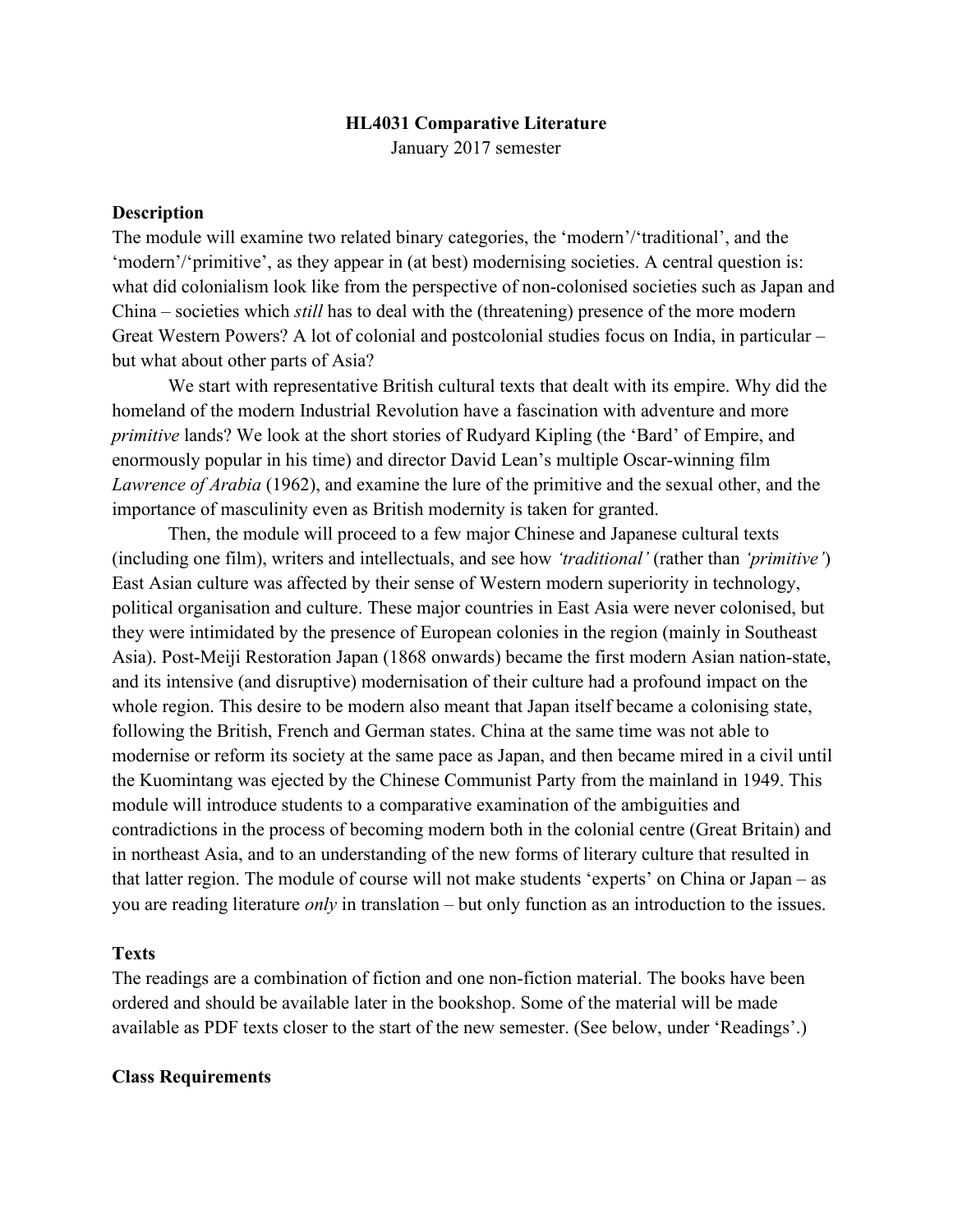- One  $(1)$  class presentation, possibly in groups, depending upon enrolment size. (10%; the presentations should be based upon the reading[s]). There should be a concise summary of the author's main argument (or some sort of general thematic and/or aesthetic or analysis of the material) first, and students are encouraged to bring their own interests for the rest of the presentation. *Expressing critical opinions of the readings/production is important, as critical evaluative skills are vitally important – of course there must be evidence for the position taken*). Between 15 mins. (for a single presenter) to 20-25 mins. (for a group presentation). **Time limits must be maintained.** *Do be prepared to do group presentations if the seminar size is fairly large.*
- A final essay of between  $1,500-1,700$  words.  $(40\%)$
- A final exam. (50%) The exam: a) will be a closed-book exam; b) students will have to answer **three** (**3**) questions in 2 ½ hours; c) there will be no compulsory questions; d) there will be a choice of questions – i.e., more than 3 questions will be offered; e) the questions will be *both* comparative *and* on single works; & f) there should be no repetition of writers: an author used for one question *cannot* be used for another.

## **Readings**

- Selection of Rudyard Kipling short stories from *The Day's Work* (1898) and *Plain Tales from the Hills* (1888; 1890) **++**
	- The selection: The PDFs of the stories to be made available are the selection.
- Kakuzo Okakura, *The Awakening of Japan* [non-fiction] (1904; New York: Adamant Media Corp./Elibron Classics, 2001). \*\*
- Natsume Sōseki, *Kokoro*, ed. Meredith McKinney (1914; London: Penguin, 2010)<sup>\*\*</sup>
- Fukuzawa Yukichi, 'On De-Asianization' ('*Datsu*-*A ron*'; 1885); 5pp. document on Japan and Asia.  $++$
- Selection of short stories from Lu Xun, *The Real Story of Ah-Q and Other Tales of China: The Complete Fiction of Lu Xun*, trans. Julia Lovell (London: Penguin, 2009)<sup>\*\*</sup>
	- Read: 'Nostalgia'; From *Outcry*: 'Preface', 'Diary of a Madman'; 'Kong Yiji'; 'Medicine'; 'Tomorrow'; 'A Minor Incident'; 'Hair'; 'A Passing Storm'; 'The Real Story of Ah-Q'; & 'Dragon Boat Festival'; From *Hesitation*: 'New Year's Sacrifice'. (Note: A selection of short fiction and reflective mini-essays, a literary form that Lu Xun excels in.)
- Selection from Eileen Chang, *Love in a Fallen City* (London: Penguin, 2007)<sup>\*\*</sup>
	- Read: *Love in a Fallen City* (novella); 'The Golden Cangue' & 'Sealed Off' (short stories)
- *Rurouni Kenshin* (2010; DVD) (Director Ōtomo Keishi) Variant title: *[Samurai Rurouni Kenshin](https://opac3.ntu.edu.sg/uhtbin/cgisirsi/?ps=WiSOMGMV06/LWNL/117090045/18/X246/XTITLE/Title+on+disc+label%5e2Fcontainer:+Samurai+Rurouni+Kenshin+live+action+movie)  [Live Action Movie.](https://opac3.ntu.edu.sg/uhtbin/cgisirsi/?ps=WiSOMGMV06/LWNL/117090045/18/X246/XTITLE/Title+on+disc+label%5e2Fcontainer:+Samurai+Rurouni+Kenshin+live+action+movie)* Based on the comic by Watsuki Nobuhiro. Business Library (will be on reserve): PN1995.9.S24R948
- *Lawrence of Arabia* (1962; DVD) (Director David Lean) PN1995.9.L422 2000 DISCS 1-2 Business Library, Audio Visual (Level B2) (will be on reserve)

# Key

\*\* Please purchase the edition in this list so that we will (literally) will be on the same page. **++** Will be available as a PDF file on Blackboard/edventure.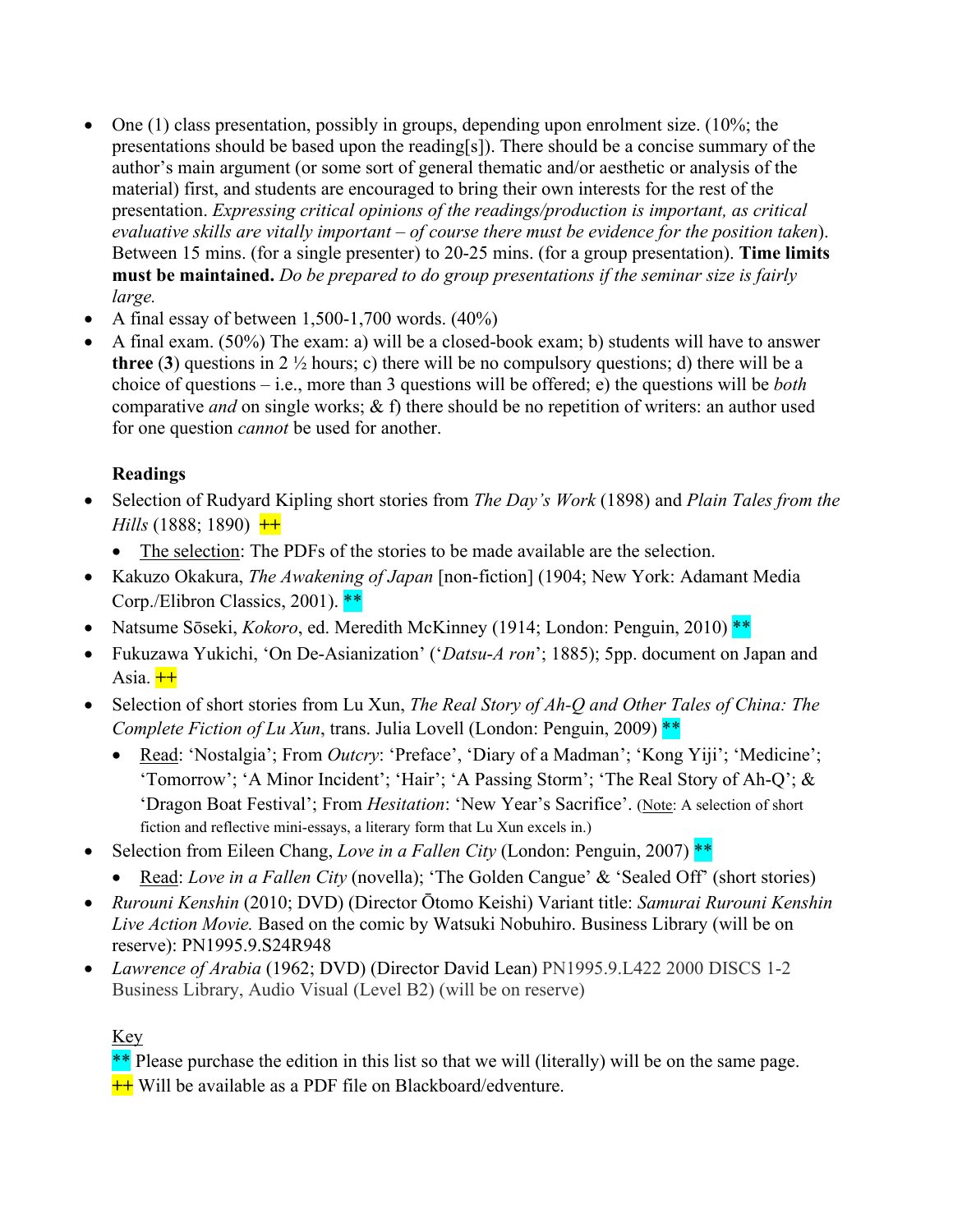#### **Select Secondary Reading:**

- James L. Huffman, *Japan and Imperialism* (An Arbor, Mich.: Association for Asian Studies, 2010). (Impt gen & historical background on Japan and the region) DS882.6 H889
- Jonathan D. Spence. *The Search for Modern China* (New York: W. W. Norton, 1999) (Impt gen, historical and literary-cultural background on China, including the May 4<sup>th</sup> Movement) DS754.S744
- 'What is Modernity? (The Case of Japan and China)', 'Overcoming Modernity' and 'Asia as Method', from Takeuchi Yoshimi, *What is Modernity: Writings of Takeuchi Yoshimi*, ed. and trans. Richard F. Calichman (New York: Columbia UP, 2005). (See sections/chapters on Lu Xun) (DS822.25.T136)
- Eva Shan Chou, *Memory, Violence, Queues: Lu Xun Interprets China* (Ann Arbor, Mich.: Association of Asian Studies, 2012) (PL2754.S5 C552)
- Karatani Kojin, *Origins of Modern Japanese Literature*, trans. Brett de Bary (Durham, NC: Duke UP, 1993) (Sections on Soseki; check index.) PL726.6 K18
- Jay Rubin (ed.), *Modern Japanese Writers* (New York : Charles Scribner's Sons, 2001) (inc discussion of Soseki Natsume) PL723.M689
- Angela Yiu, *Chaos and Order in the Works of Natsume Sōseki* (U of Hawai'i Press, 1998) PL812.A8Y51
- Doris G. Bargen, *Suicidal Honor: General Nogi and the Writings of Mori Ogai and Natsume Soseki*  (Honolulu: U of Hawai'i Pr, 2006) DS884 N7.B251
- William N. Ridgeway, *A Critical Study of the Novels of Natsume Soseki (1867-1916)* (Lewiston: Edwin Mellen Press, 2004) PL812 A8.R544
- Brij Tankha (ed.), *Okakura Tenshin and Pan-Asianism* (Folkestone: Global Orient, 2007) PL813.K285 K41
- Lydia He Liu, *Translingual Practice: Literature, National Culture, and Translated Modernity – China, 1900-1937* (Stanford, Calif.: Stanford UP, 1995) (See sections on Lu Xun; check index) PL2302.L783
- Liu Kang, *Aesthetics and Marxism: Chinese Aesthetic Marxists & their Western Counterparts* (Durham, NC: Duke UP, 2000) (Section on Lu Xun; check index) BH39.L783A
- Leo Ching, 'Taiwan in Modernity/Coloniality: *Orphan of Asia* and the Colonial Difference', in Francoise Lionnet and Shu-mei Shih (eds.), *The Creolization of Theory* (Durham, NC: Duke UP, 2011) HM1272 C916r
- Leo Ching, *Becoming* '*Japanese'*: *Colonial Taiwan and the Politics of Identity Formation* (U of California Pr, 2001) (chapter on *Orphan of Asia*) DS799.7.C539
- Leo Ching, Review of *Orphan of Asia*, <http://mclc.osu.edu/rc/pubs/reviews/ching.htm>
- Xiaobing Tang, *Chinese Modern: The Heroic and the Quotidian* (Durham, NC: Duke UP, 2000) (Sections of Lu Xun; check index) HM621.T164
- Kam Louie (ed.), *Eileen Chang: Romancing Languages, Cultures and Genres* (Hong Kong UP, 2012). PL2837.E35E34 Notes:
- 1. Students are expected to take the initiative to look for their own secondary reading material one good place is either the footnotes or endnotes of books or article you are already reading to look for other pertinent chapters/books/essays dealing with the author/playwright/topic at hand; or look at the end of the book or article & see is there is a bibliography.
- 2. Also, just search author names o[n http://www.ntu.edu.sg/library/Pages/default.aspx.](http://www.ntu.edu.sg/library/Pages/default.aspx) This'll also lead you to articles. There aren't really substantial works in English on Eileen Chang, for instance, but articles exist. Also use: <http://opac2.ntu.edu.sg/uhtbin/cgisirsi.exe/8nTFGT640H/0/134900036/60/8/X>

Lecturer: Professor C. J. Wee Wan-ling, Office Tel.: 6592 1569 Email: [cjwlwee@ntu.edu.sg,](mailto:cjwlwee@ntu.edu.sg) Room: HSS 3<sup>rd</sup> floor, room 61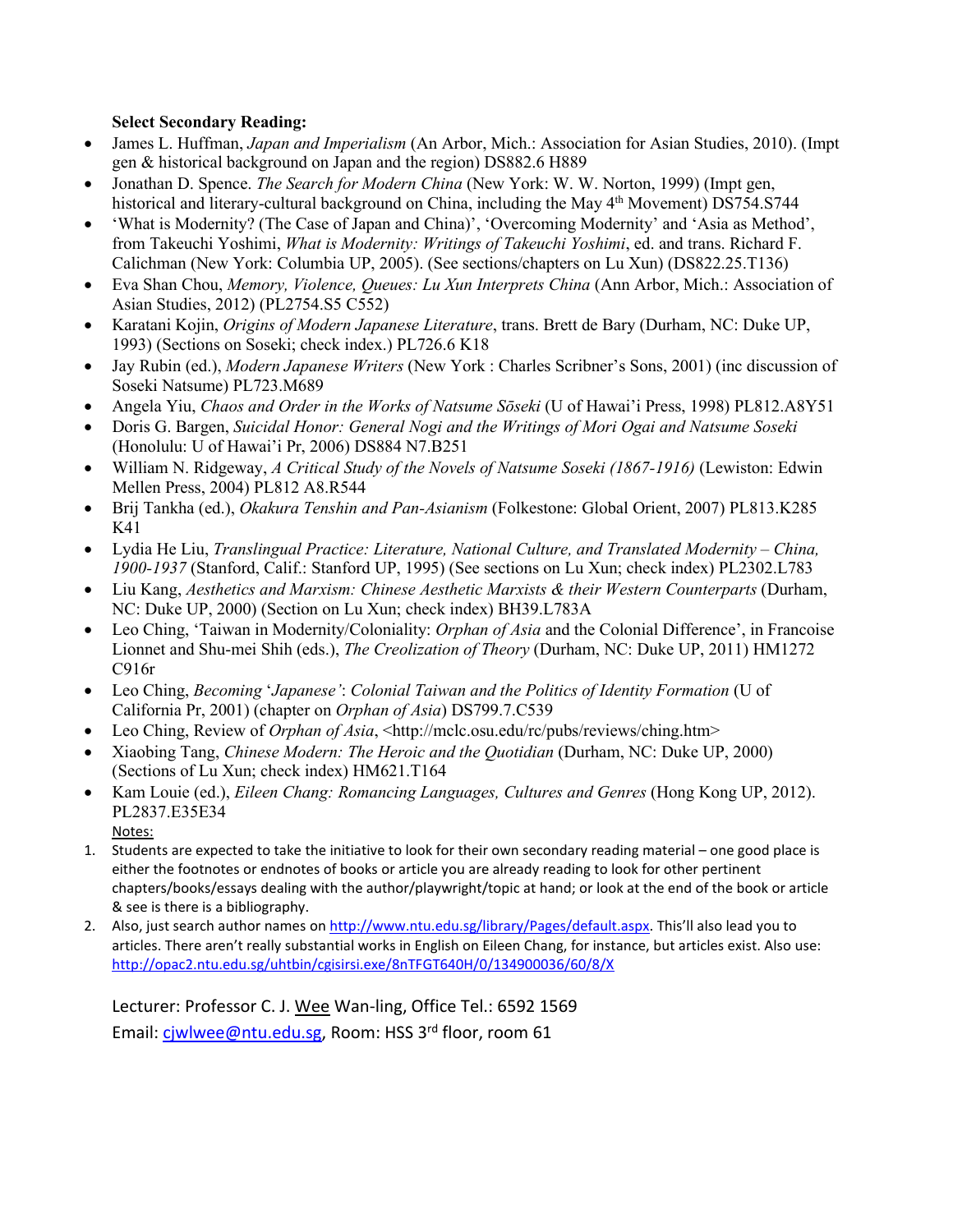## **MEETING ONE:**

Introduction

## **MEETING TWO:**

Kipling, *Plain Tales from the Hills* The British and the confrontation between the primitive and the modern – the dangerous lure of the 'other', racially and sexually

# **MEETING THREE:**

Kipling, *Plain Tales from the Hills* (cont'd); and *The Day's Work* Masculinity and the 'other' – on becoming like the natives – colonial kingship, imperial male homosociality and the intimate (and dangerous) knowledge of natives

## **MEETING FOUR:**

*Lawrence of Arabia* (Dir. David Lean)

The barbarous 'other' and the modern – the lure of the 'other', and the dangers to English national interests – masculinity and the 'other' – on becoming like natives – colonial rulership, imperial male homosociality: the *deliberately ambiguous* perspective from a *decolonising* Great Britain in the 1960s, and the sense of decline.

# **MEETING FIVE:**

*Rurouni Kenshin* (Dir. Ōtomo Keishi) Variant title: *Samurai Rurouni Kenshin Live Action Movie*

**Introduction**: modern culture as viewed from the 'other' side of the colonial divide – the old and the new in post-Meiji Restoration Japan – 'good' violence and cultural identity – the national obligations to the new Asian nation-state

**Required background reading** (*essential to understand East Asian culture; references to historical background will be made for both the Japanese and the Chinese texts. Students must have familiarity with the history*): Huffman selection from *Japan and Imperialism*, chap. 1, 'Threatened by Imperialism (1853-1868), pp.5-10; chap. 2, 'The Meiji Order: Establishing Borders (1868-1890), pp.11-18; & chap. 3, 'The Imperialist Turn' (1890-1905), pp.19-26. Read in advance of Meeting Five. (Will be available as a PDF uploaded on Blackboard.)

## **MEETING SIX:**

Introduction: Fukuzawa, 'On De-Asianization' (1886) [Western] Civilisation as necessary ill for national protection in an age of Western colonialism in East Asia Natsume, *Kokoro* (心, or in *hiragana*: こころ)